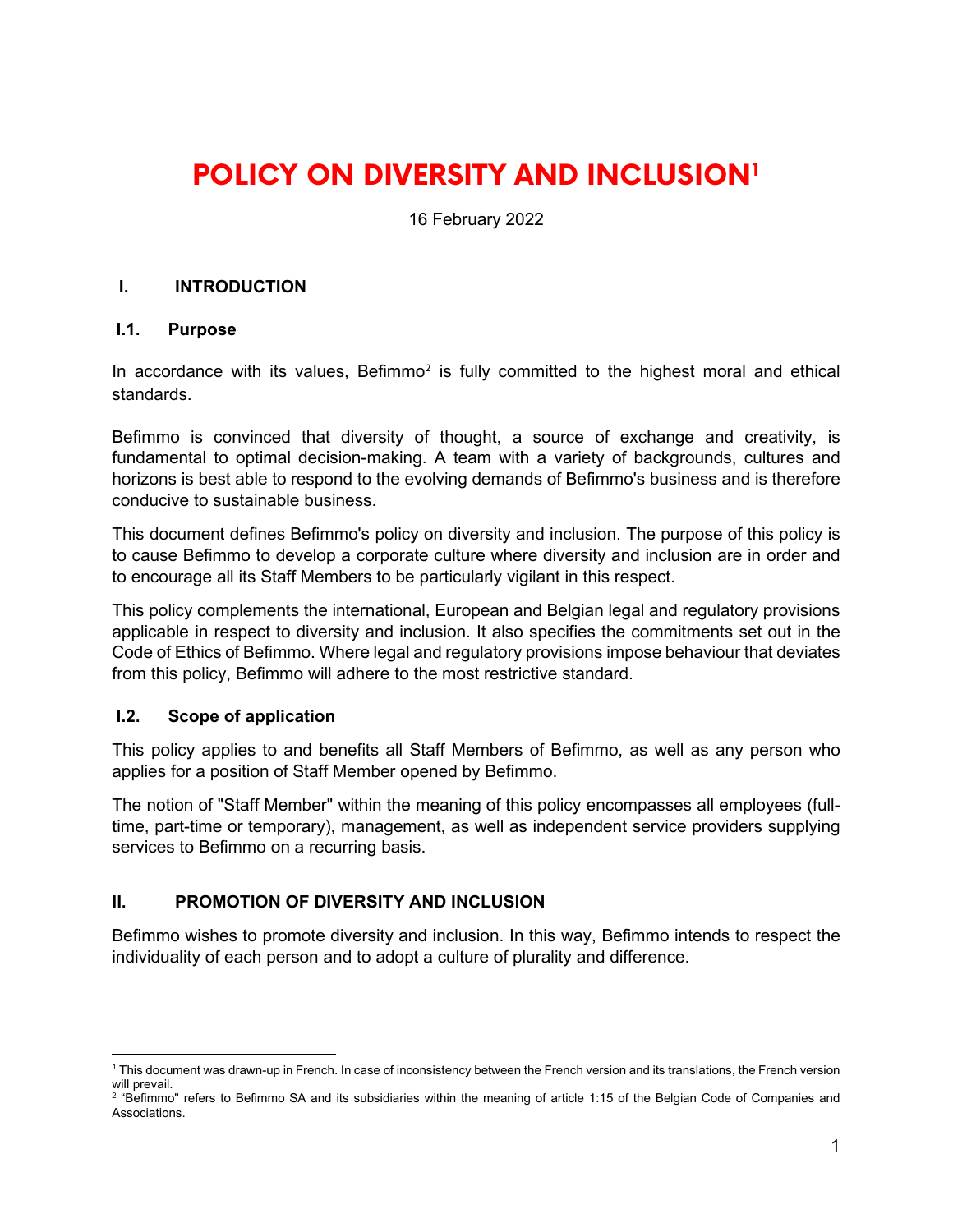# *Diversity*

Befimmo adheres to a broad definition of diversity. "Diversity" means differences arising from the visible and non-visible characteristics of each individual.

Diversity thus refers in particular to age, sexual orientation, civil status, birth, wealth, religious or philosophical belief, political belief, trade union belief, language, current or future health condition, disability, physical or genetic characteristic, social origin, or any other discriminatory characteristic.

Befimmo endeavours to attract and hire the best talents, regardless of any characteristic which is not relevant from a professional point of view. In addition, Befimmo undertakes to develop and to promote its Staff Members regardless of any characteristic that would not be relevant from a professional point of view.

#### *Inclusion*

"Inclusion" is about combining the characteristics of each individual in order to achieve a common goal.

An inclusive environment is an environment that promotes the recognition, understanding and appreciation of differences.

Befimmo aims to create an inclusive working environment in which everyone can find the support and resources to develop and reach their full potential, and where mutual respect and a spirit of collaboration are at order.

## **III. CONCRETE APPLICATIONS**

Befimmo's commitment to diversity and inclusion is reflected in its various programs and policies:

## **III.1. Recruitment policy**

Befimmo has a recruitment policy that is open to diversity and free of any selection criteria linked, directly or indirectly, to age, sexual orientation, civil status, birth, wealth, religious or philosophical belief, political belief, trade union belief, language, current or future health condition, disability, physical or genetic characteristic, social origin, or any other discriminatory characteristic.

Befimmo assesses the suitability and motivation of candidates for the position, based on objective and relevant criteria at all stages of the selection process. When it calls on external recruitment professionals, Befimmo ensures that they adhere to the above principle and put it into practice at all stages of the process.

## **III.2. Pay policy**

Befimmo's pay policy guarantees fair treatment of the sexes. It is based solely on non-gender criteria.